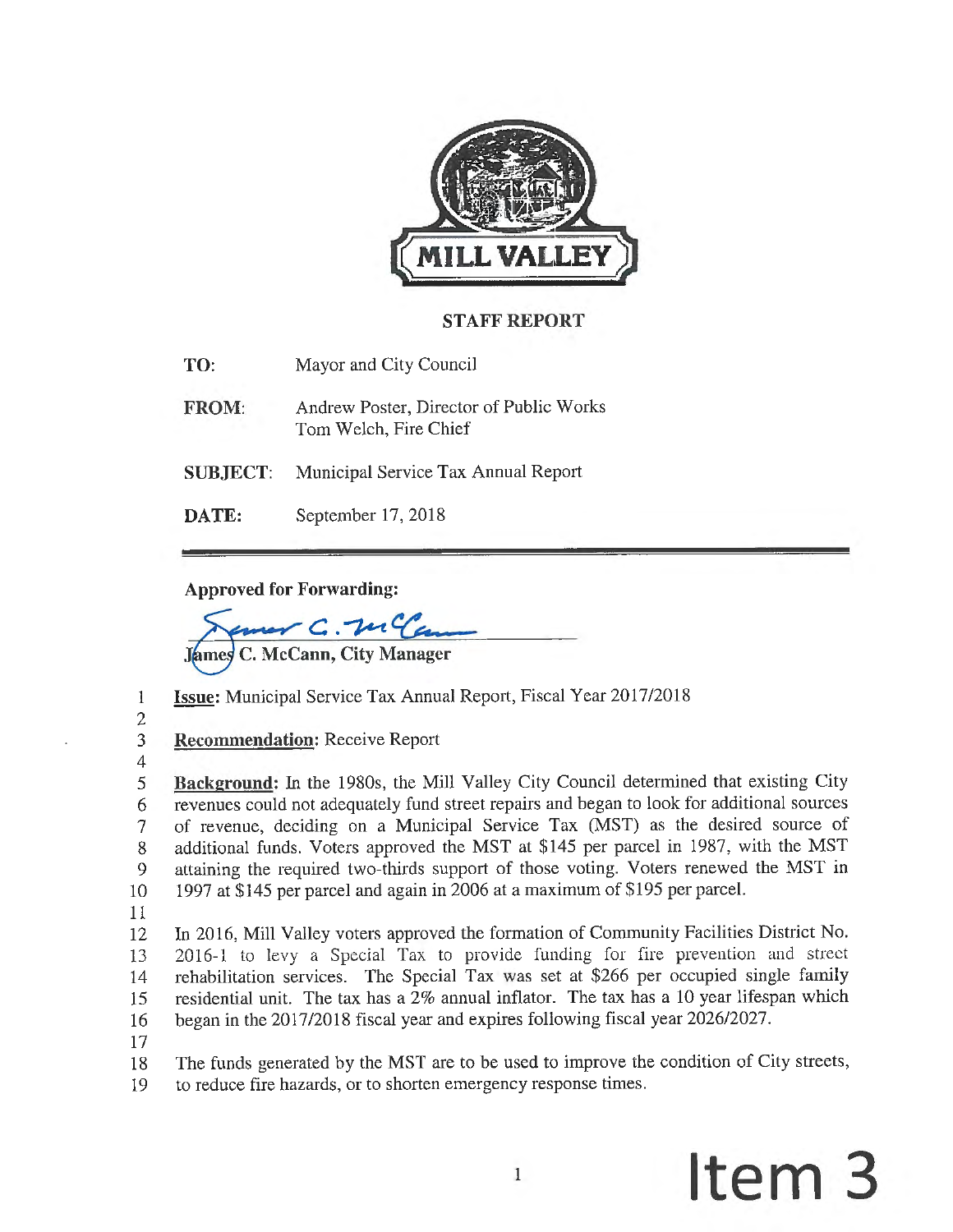20 MST funds cannot be used for general government purposes. The money collected is 21 restricted and may only be used for the maintenance of roads and fire prevention 22 activities.

23

# 24 **Discussion:**

25 The City Resolution forming the Community Facilities District notes that the City 26 Manager, or his or her designee, acting for and on behalf of the District, shall annually 27 file a report with the City Council as required pursuant to Government Code Section 28 50075.3.

29

30 In compliance with this provision, staff reports that the proceeds of the tax are applied 31 only to the specific purposes of the tax. A separate account has been created into which 32 the proceeds of the tax are deposited.

33

34 In 2017/2018 the MST generated \$1,595,424 in revenue, and \$1,173,818 was spent on 35 street improvement and vegetation management programs.

36

| 2017/2018 MST Expenditures           |             |
|--------------------------------------|-------------|
| <b>Administration (MST Postcard)</b> | \$4,781     |
| <b>Vegetation Management</b>         | \$352,794   |
| <b>Street Improvement Projects</b>   | \$816,243   |
| <b>Total</b>                         | \$1,173,818 |

37

38 Historically, Vegetation Management expenditures have accounted for approximately 39 30% of the total annual expenditures. In the next two fiscal years, Council has allocated 40 approximately 42% of the MST to be expended on Vegetation Management. In future 41 years, the Vegetation Management expenditure is expected to return to approximately 42 30% of the total MST expenditure.

43

# 44 **Street Improvement Projects**

45 The following Street improvement projects were completed in FY 2017/2018 using MST 46 funds:

47

#### 48 **Complete Reconstruction or Repaving**   $40<sup>9</sup>$

| 47 |                    |                  |                    |
|----|--------------------|------------------|--------------------|
| 50 | <b>Street Name</b> | <b>Begin</b>     | End                |
| 51 | Lower Drive        | Underhill Road   | Underhill Road     |
| 52 | Portola Lane       | Eldridge Avenue  | North End          |
| 53 | Seaver Drive       | Kipling Drive    | Hamilton Drive     |
| 54 | Stetson Avenue     | Woodbine Drive   | South End          |
| 55 | Upperhill Road     | Underhill        | North end          |
| 56 | Miller Avenue      | Sunnyside Avenue | <b>City Limits</b> |
| 57 |                    |                  |                    |
| 58 |                    |                  |                    |

59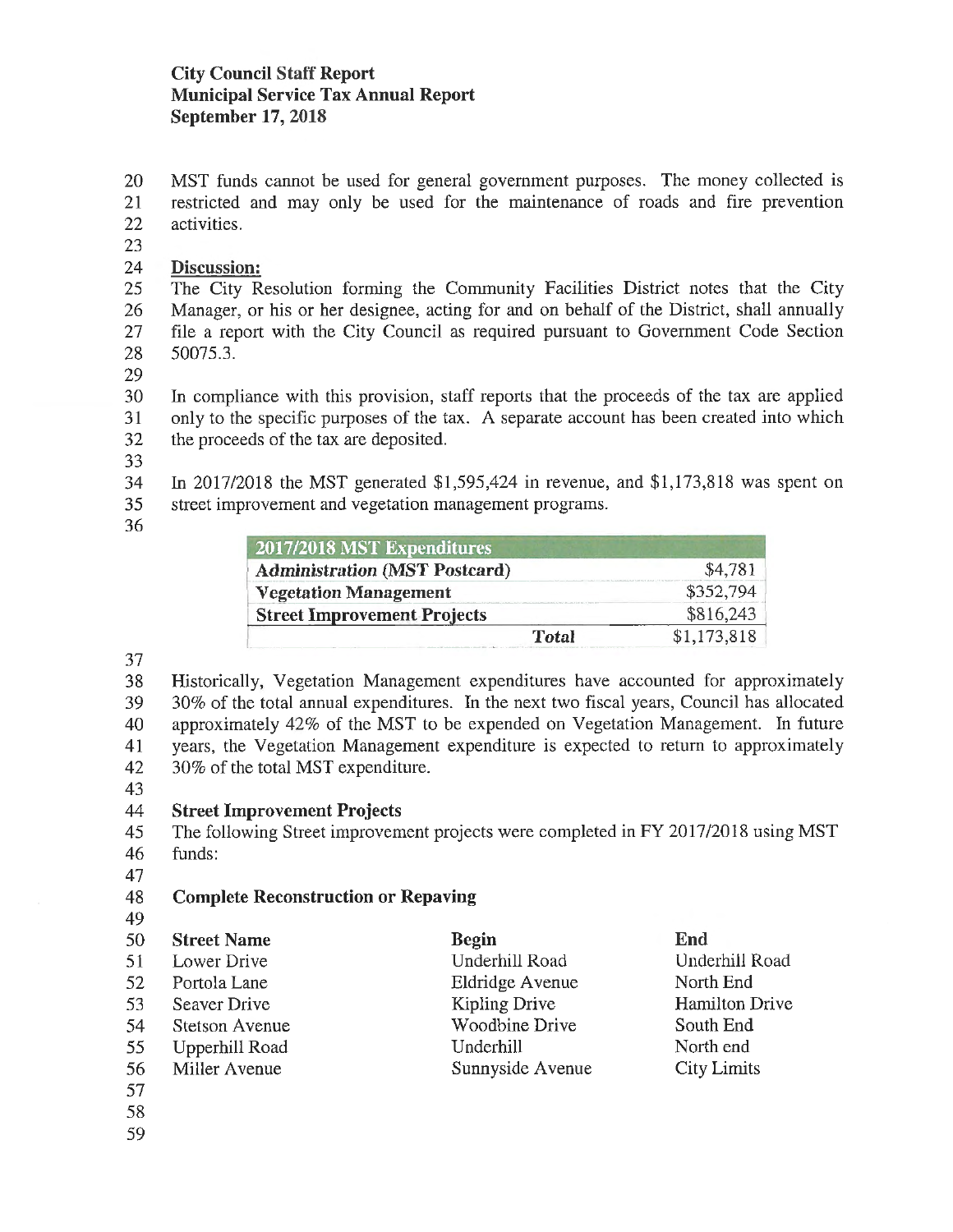60 **Resurfacing (Slurry Seal, Microsurface or Crack Seal)** 

61 62 **Street Name Begin End**  105

63 Alvarado Avenue Alta Vista Sidney Street 64 Amicita Avenue E. Blithedale Avenue Sycamore Avenue 65 Cascade Drive Cornwall A venue Marion A venue 66 Cascade Drive Molino A venue Throckmorton Ave 67 Cornelia A venue Throckmorton A venue Summit A venue 68 Coronet A venue Eldridge A venue End of street 69 East Manor Drive Alvarado Avenue End of street 70 Elm Avenue E. Blithedale A venue Locust A venue 71 Hilarita A venue E. Blithedale A venue Locust A venue 72 Juanita Avenue Hilarita A venue Amicita A venue 73 Locust A venue E. Blithedale A venue Miller A venue 74 Oxford A venue Valley Circle Surrey A venue 75 Plymouth Avenue Surrey Avenue West end 76 Plymouth Circle Plymouth A venue End of street 77 Presidio Avenue Forrest Street Millwood Avenue 78 Robertson Terrace Area near 3 Robertson Terrace only 79 Surrey Avenue Sycamore Avenue South end 80 Wainwright Place Cascade Drive West end 81 Walnut Avenue Park Avenue E. Blithedale A venue 82 Willow Street **Miller Avenue** East end 83 Woodbine Drive Eldridge A venue Coronet A venue 84 Bay Tree Lane Country Club North end 85 Bigelow Avenue W. Blithedale Avenue Hillside Avenue 86 Bolsa Avenue **Hillside Avenue** Oakdale Avenue 87 Buena Vista Avenue Country Club Vista Linda Drive 88 Carmelita Avenue **E. Blithedale Avenue** Buena Vista Avenue 89 Cascade Drive Marion A venue Laurel Street 90 Catalpa Avenue E. Blithedale A venue Fern Avenue 91 Corte Madera A venue W. Blithedale Gardner Street 92 Crown Court Carmelita A venue End of pavement 93 Edgewood Avenue Molino Avenue Sequoia Valley 94 Elm Avenue Locust Sidney Street 95 Elma Street Lovell Avenue Throckmorton Ave 96 Fern Avenue Locust A venue Sycamore Avenue 97 Hillside A venue W. Blithedale A venue Elinor A venue 98 La Goma Street **Miller Avenue** Locke Lane 99 Lyon Place Corte Madera A venue West end 100 Manor Terrace Elm Avenue North end 101 Park Avenue Walnut A venue Miller A venue 102 Sunnyside A venue E. Blithedale A venue Carmelita A venue 103 Valley Circle Plymouth Avenue Sycamore Avenue 104 Locke Lane Hilarita A venue *Amicita* A venue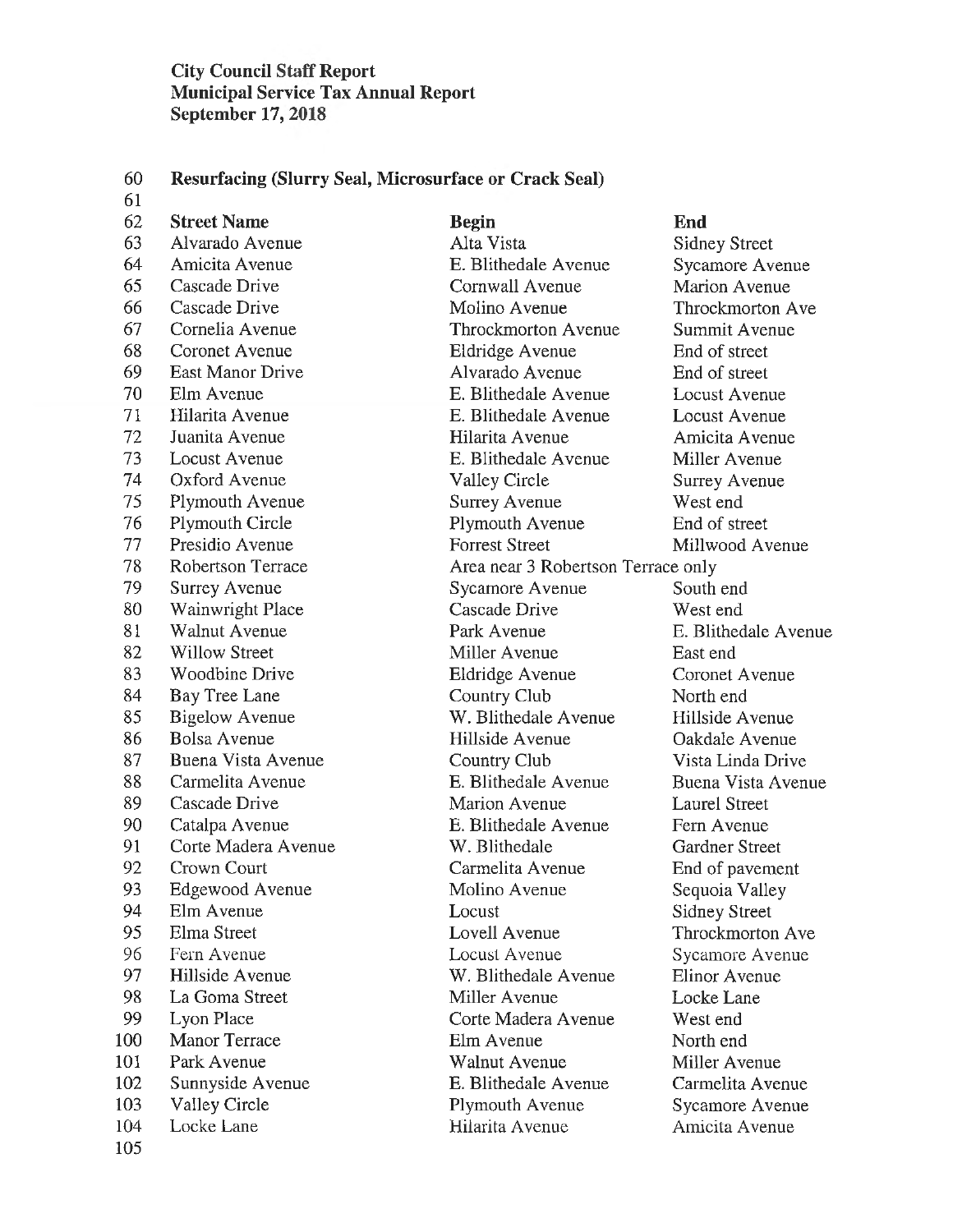106 **Fire Prevention and Vegetation Management**  107



108 109

110 With the passing of the MST, the funding for Mill Valley's Vegetation Management 111 Program increased from a onetime budget allocation of \$73,000 in 1997 to a regular 112 annual funding of \$300,000. The increase has allowed for a substantially larger number 113 of projects to benefit the City, while following guidelines set forth in Resolution 16-39. 114 Approximately \$1,000,000 was recently allocated over the next two years towards Fire 115 Prevention & Vegetation Management Program. These funds were applied to preventing 116 wildfires by removing brush and vegetation, creating fire breaks, and removing 117 approximately 368 tons of fire fuel from Mill Valley last fiscal year.

118

119 Since 1996, the City of Mill Valley's Vegetation Management Program has maintained 120 original vegetation projects as well as expanded into other projects that enhance 121 community safety. Vegetation management examples include:

- 122
- 123
- 124 125

136

- Large neighborhood chipper projects
- Wide area fuel breaks in Open Space preserves that surround Mill Valley
- Fire resistive demonstration garden
	- Defensible space DVD played throughout the year at the Sequoia Theater
	- Strategic removal of Eucalyptus trees. The Eucalyptus is then recycled and milled for treads on Steps, Lanes and Paths projects
	- Strategic removal of Pines, Acacia, Bay and other invasive trees on public lands
	- Vegetation reduction along the fire roads surrounding Mill Valley
- 132 133 • Creation and installation of fire road signage for mutual aid resources, hikers and mountain bikers on all fire roads surrounding **Mill** Valley
- 134 135 • Development and delivery of public educational materials, poster boards, newsletters and informational pieces
	- Vegetation removed during monthly paved road fuel reduction projects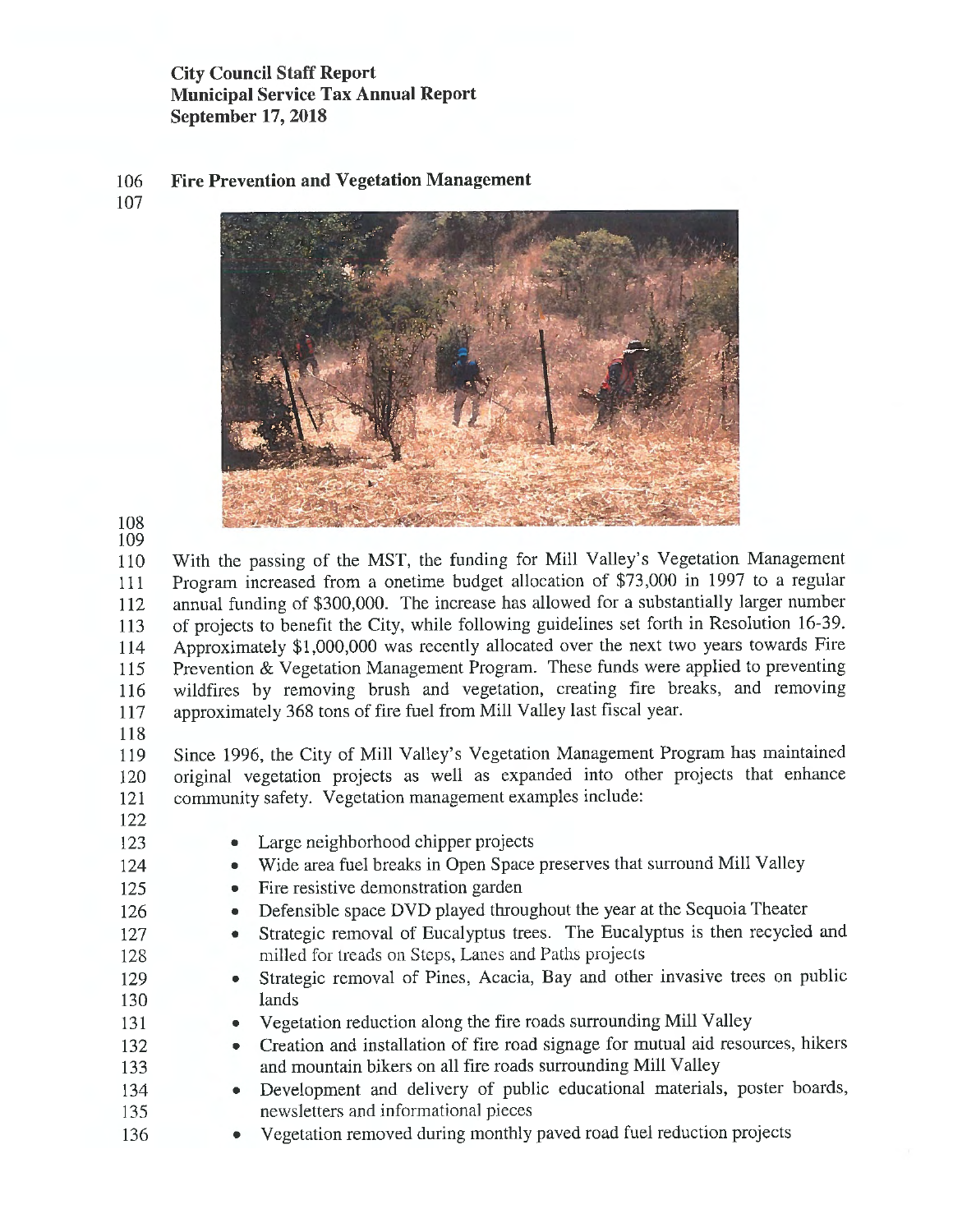| 137 |           | Hazard Assessment Program designed to assist residents who are threatened    |
|-----|-----------|------------------------------------------------------------------------------|
| 138 |           | with fire insurance cancellations. Approximately half of all insurance       |
| 139 |           | cancellations have been reversed                                             |
| 140 | $\bullet$ | Partnerships in fire fuel reduction with external stakeholders such as Cal   |
| 141 |           | Trans, PG&E, Marin County Open Space, Marin Municipal Water District,        |
| 142 |           | Marin County Fire Department and Union Pacific Railroad                      |
| 143 | $\bullet$ | Clearing of City owned property                                              |
| 144 | $\bullet$ | Delivery of regular and frequent National Fire Protection Association's      |
| 145 |           | Hazard Recognition in the Wildland Urban Interface class for residents       |
| 146 | $\bullet$ | Developed a defensible space internet based mobile phone application         |
| 147 |           | allowing residents to determine defensible space zones on their property     |
| 148 | $\bullet$ | Creation of five nationally recognized Firewise Communities with more in the |
| 149 |           | works                                                                        |
| 150 | $\bullet$ | Construction of a mid-slope fuel break on Fern Canyon, Corte Madera and      |
| 151 |           | Blithedale ridges among other locations                                      |
| 152 | $\bullet$ | Partnerships with Home Owner Associations to create Firewise Communities;    |
| 153 | $\bullet$ | Vegetation management of steps, Lanes and Paths (SLP) throughout the         |
| 154 |           | community. All improved SLP's are cleared twice a year so as to enable swift |
| 155 |           | evacuation by foot                                                           |
| 156 |           |                                                                              |
|     |           | 2017/2018 Fire Prevention and Vegetation Management Activities               |

| 2017/2018 Fire Prevention and Vegetation Management Activities |     |
|----------------------------------------------------------------|-----|
| Streets Participated in Chipper Projects                       | 100 |
| Streets Cleared of Encroaching Flammable Vegetation            | -23 |
| Hazard Assessments Performed                                   | 237 |
| Tons of Vegetation Chipped                                     | 368 |

157

158 In addition, multiple City-owned properties were cleared of flammable vegetation, the 159 City's historic network of Steps, Lanes and Paths were cleared on a semi-annual basis 160 and work crews continued clearing the ridgetop fuel break on Blithedale Ridge. Fire 161 Department staff also hosted Firewise Communities and NFPA Defensible Space classes 162 at the Community Center.

163

#### 164 **Next Steps**

165

166 City staff will continue to utilize MST funds to improve **Mill** Valley's roadways and 167 reduce exposure to fire hazards. Staff is currently working with a consultant on the 168 City's next pavement management program and plans to present the recommended 169 program to the Council this Fall.

170

171 Going into the future, the Fire Department will be using MST dollars to continue the 172 work thus far in addition to the completion of Fire Prevention Initiative 3 & 4.

- 173
- 174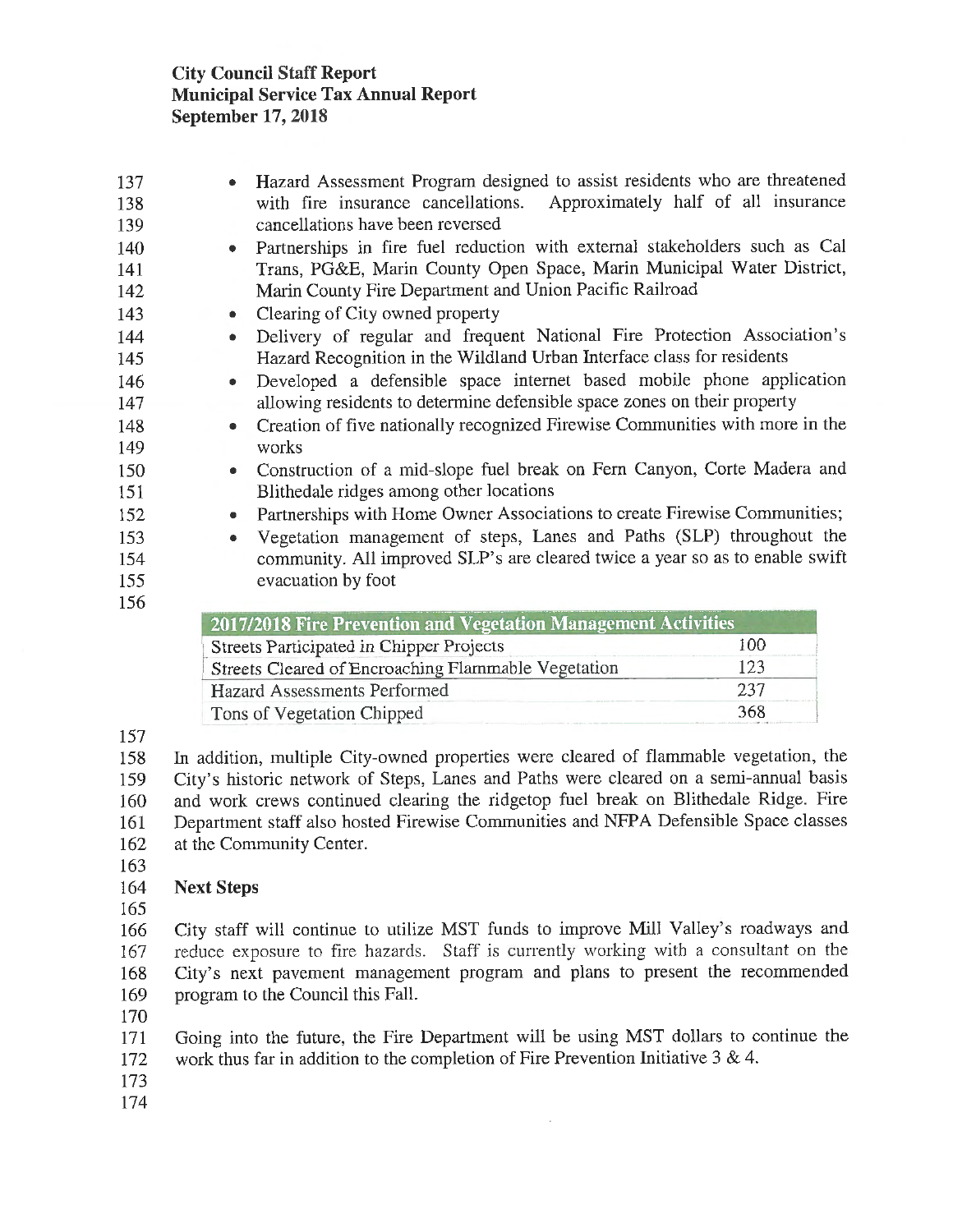175 Fire Prevention Initiative 3 - *Evacuation Concepts:* 

178

183

192

196

203

210

176 **Currently:** The City of Mill Valley manages vegetation at the edge of pavement 177 on primary and secondary evacuation roads.

179 Access and egress routes such as Cascade Ave and W. Blithedale have large 180 clusters of trees that delay emergency response due to the need to negotiate tree

181 obstacles. The trees are growing larger every 182 year, thus creating more challenges.

184 The age and design of current infrastructure 185 creates challenges for modern day fire engines. 186 The City Council supports the redesign of 187 problem areas to improve response times. 188 Recently, we completed an improvement 189 project at the intersection of Marion and Monte 190 Vista with several more in design and 191 development to include:



- 193 Marion/Hazel
- 194 Hazel/Rose
- 195 Lee St./Quarry Rd

197 **Recommendation:** Expand/widen vegetation removal to include the entire City 198 right of way along evacuation routes. Tree crown spacing would be increased to 199 further disrupt the continuity of the canopy thus diminishing the opportunity for 200 sustained crown fires. The recommendations would come to fruition by 201 managing vegetation removal prescriptions along selected corridors key to access 202 and evacuation.

204 Accelerate the design and construction of fire access and evacuation route 205 enhancement projects with a goal to complete one project a year as 206 funding/logistics allows. Evaluate and develop a community supported plan to 207 mitigate trees that hinder access/egress on Cascade, W. Blithedale and other 208 critical routes. This would be done in a manner that balances community desires 209 while ensuring and retaining emergency access/egress.

211 212 213 214 215 216 217 218 219 220 Fire and Police departments throughout Marin County and within the City have substantial plans/frameworks to conduct community evacuations during an emergency. The City of Mill Valley has practiced these concepts for the last 12 years by hosting neighborhood evacuation drills.